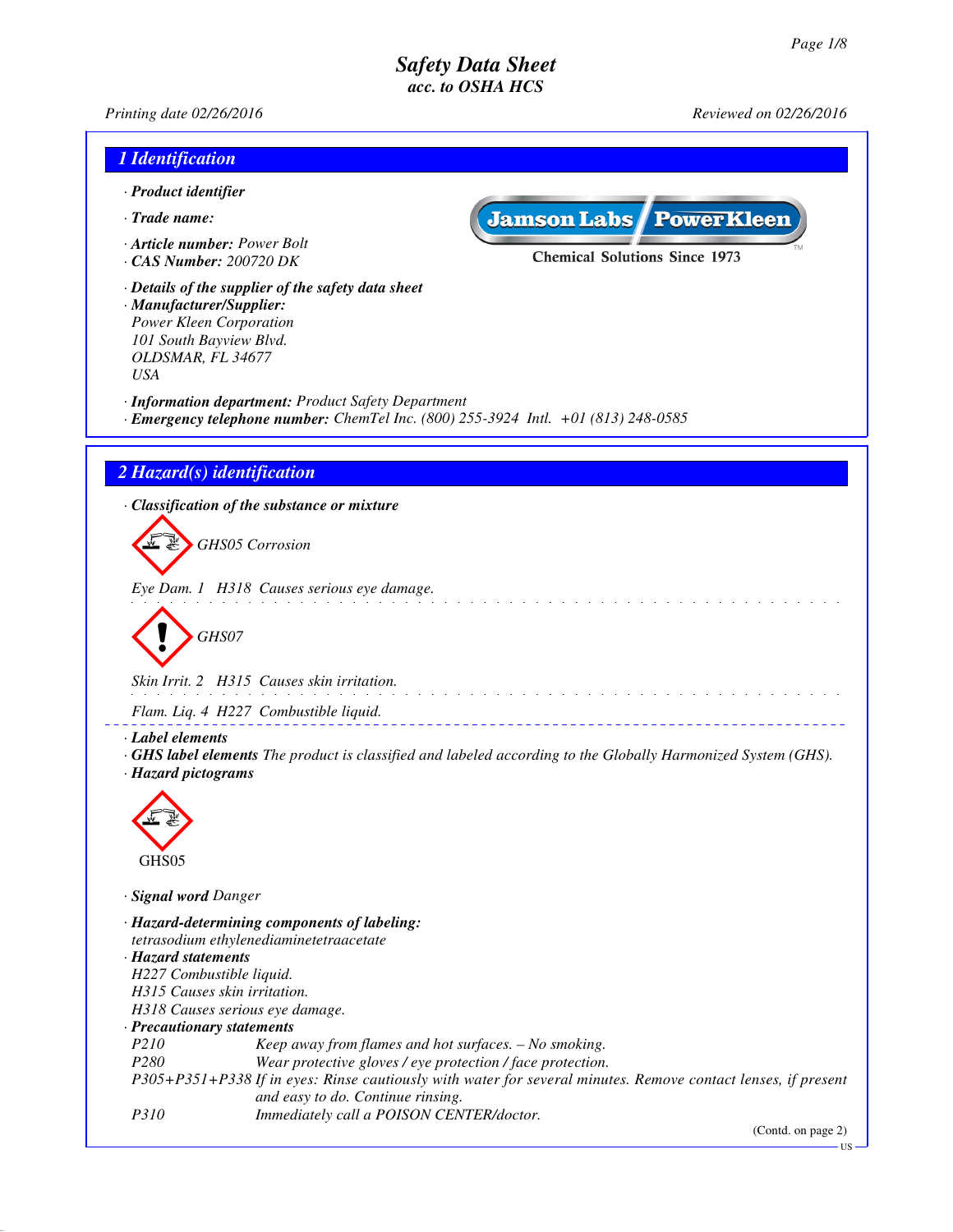*Printing date 02/26/2016 Reviewed on 02/26/2016*



#### *3 Composition/information on ingredients*

*· Chemical characterization: Mixtures*

*· Description: Mixture of the substances listed below with nonhazardous additions.*

|  | · Dangerous components: |
|--|-------------------------|
|--|-------------------------|

| $68439-46-3$ C9-11 Alcohols Ethoxylated           | $125 - 50\%$  |
|---------------------------------------------------|---------------|
| $107-41-5$ 2-methylpentane-2,4-diol               | $2.5 - 10\%$  |
| $64-02-8$ tetrasodium ethylenediaminetetraacetate | $12.5 - 10\%$ |

## *4 First-aid measures*

- *· Description of first aid measures*
- *· General information: Immediately remove any clothing soiled by the product.*
- *· After inhalation: In case of unconsciousness place patient stably in side position for transportation.*
- *· After skin contact: Immediately wash with water and soap and rinse thoroughly.*
- *· After eye contact:*
- *Remove contact lenses if able to do so.*

*Rinse opened eye for several minutes under running water. Then consult a doctor.*

- *· After swallowing:*
- *Do not induce vomiting; immediately call for medical help.*

*A person vomiting while lying on their back should be turned onto their side.*

*Rinse out mouth and then drink plenty of water.*

*If symptoms persist consult doctor.*

*· Information for doctor:*

- *· Most important symptoms and effects, both acute and delayed No further relevant information available.*
- *· Indication of any immediate medical attention and special treatment needed*

*No further relevant information available.*

(Contd. on page 3)

US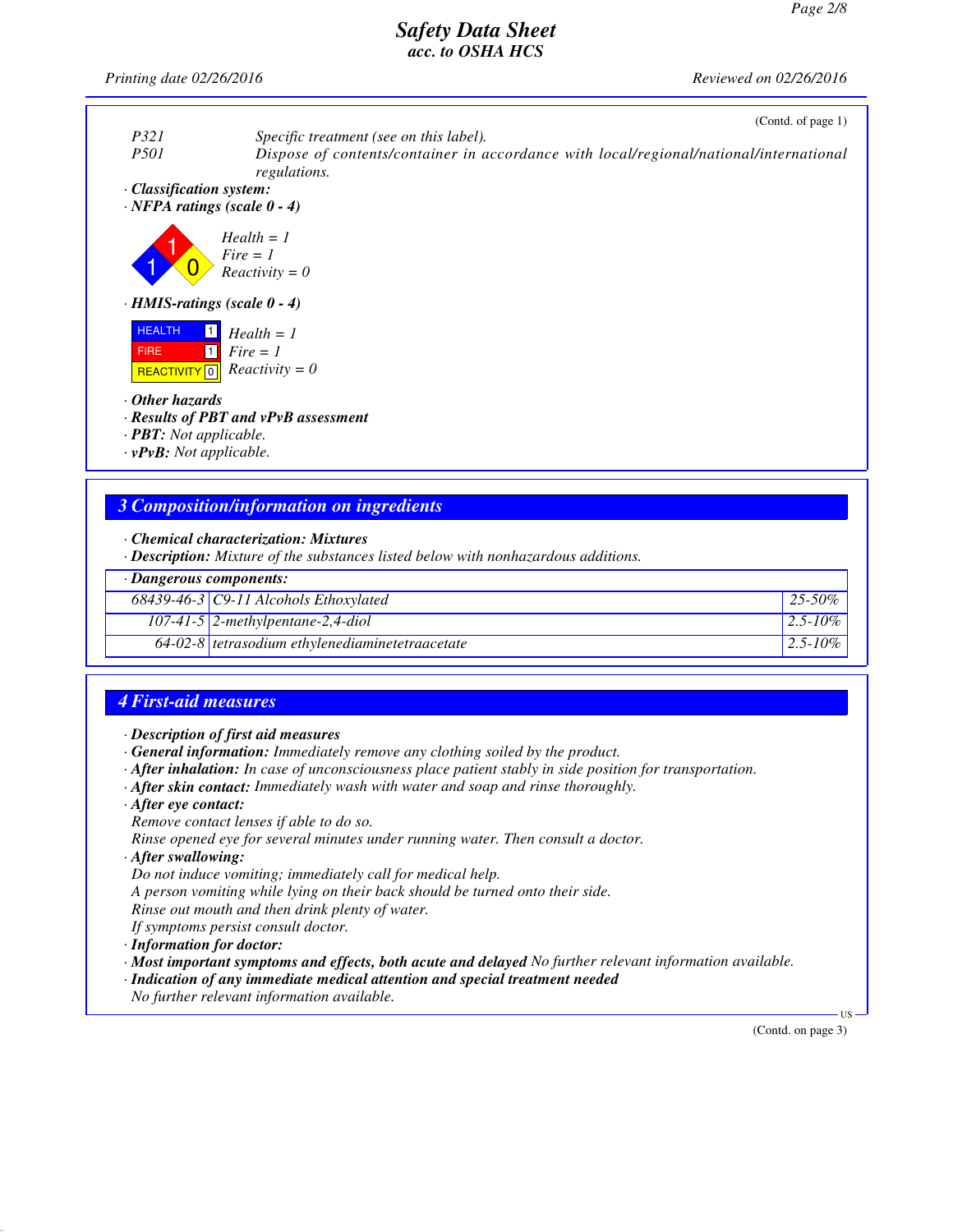(Contd. of page 2)

### *5 Fire-fighting measures*

- *· Extinguishing media*
- *· Suitable extinguishing agents: CO2, extinguishing powder or water spray. Fight larger fires with water spray or alcohol resistant foam.*
- *· Special hazards arising from the substance or mixture No further relevant information available.*
- *· Advice for firefighters*
- *· Protective equipment: No special measures required.*

#### *6 Accidental release measures*

- *· Personal precautions, protective equipment and emergency procedures Particular danger of slipping on leaked/spilled product. Wear protective equipment. Keep unprotected persons away.*
- *· Environmental precautions: Prevent seepage into sewage system, workpits and cellars.*
- *· Methods and material for containment and cleaning up:*

*Absorb with liquid-binding material (sand, diatomite, acid binders, universal binders, sawdust). Use neutralizing agent.*

*Dispose contaminated material as waste according to item 13.*

*Ensure adequate ventilation.*

*· Reference to other sections*

*See Section 7 for information on safe handling.*

- *See Section 8 for information on personal protection equipment.*
- *See Section 13 for disposal information.*

#### *7 Handling and storage*

*· Handling:*

- *· Precautions for safe handling No special precautions are necessary if used correctly.*
- *· Information about protection against explosions and fires: Keep ignition sources away Do not smoke.*
- *· Conditions for safe storage, including any incompatibilities*
- *· Storage:*
- *· Requirements to be met by storerooms and receptacles: No special requirements.*
- *· Information about storage in one common storage facility: Do not store together with oxidizing and acidic materials. Store away from foodstuffs.*
- *· Further information about storage conditions: Keep receptacle tightly sealed.*

*· Specific end use(s) No further relevant information available.*

#### *8 Exposure controls/personal protection*

*· Additional information about design of technical systems: No further data; see item 7.*

*· Control parameters*

*· Components with limit values that require monitoring at the workplace:*

*107-41-5 2-methylpentane-2,4-diol*

*REL Ceiling limit value: 125 mg/m³, 25 ppm*

*TLV Ceiling limit value: 121 mg/m³, 25 ppm*

*· Additional information: The lists that were valid during the creation were used as basis.*

(Contd. on page 4)

US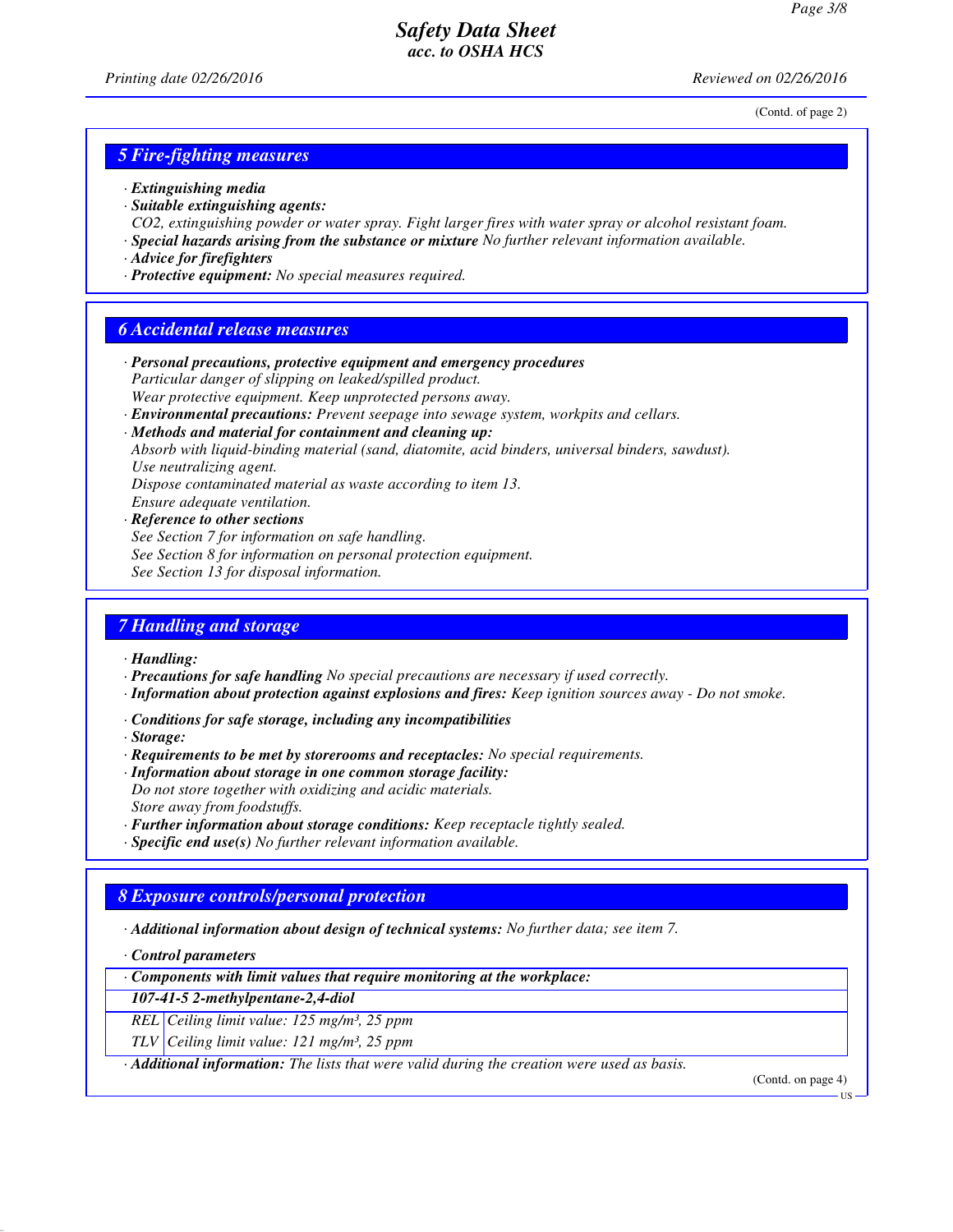*Printing date 02/26/2016 Reviewed on 02/26/2016*

(Contd. of page 3)

US

- *· Exposure controls*
- *· Personal protective equipment:*
- *· General protective and hygienic measures: Keep away from foodstuffs, beverages and feed. Immediately remove all soiled and contaminated clothing. Wash hands before breaks and at the end of work. Avoid contact with the skin. Avoid contact with the eyes and skin.*
- *· Breathing equipment: Not required.*
- *· Protection of hands:*



\_S*Protective gloves*

*The glove material has to be impermeable and resistant to the product/ the substance/ the preparation. Selection of the glove material on consideration of the penetration times, rates of diffusion and the degradation*

*· Material of gloves Neoprene gloves PVC or PE gloves Nitrile rubber, NBR Butyl rubber, BR*

*The selection of the suitable gloves does not only depend on the material, but also on further marks of quality and varies from manufacturer to manufacturer. As the product is a preparation of several substances, the resistance of the glove material can not be calculated in advance and has therefore to be checked prior to the application.*

*· Penetration time of glove material*

*The exact break through time has to be found out by the manufacturer of the protective gloves and has to be observed.*

- *· Not suitable are gloves made of the following materials: Leather gloves*
- *· Eye protection:*



\_R*Tightly sealed goggles*

| · Information on basic physical and chemical properties |                               |  |
|---------------------------------------------------------|-------------------------------|--|
| <b>General Information</b>                              |                               |  |
| $\cdot$ Appearance:                                     |                               |  |
| Form:                                                   | Liquid                        |  |
| Color:                                                  | Purple                        |  |
| $\cdot$ Odor:                                           | <i><u><b>Odorless</b></u></i> |  |
| Odor threshold:                                         | Not determined.               |  |
| $\cdot$ pH-value:                                       | Not determined.               |  |
| $\cdot$ Change in condition                             |                               |  |
| <b>Melting point/Melting range:</b>                     | Undetermined.                 |  |
| <b>Boiling point/Boiling range:</b>                     | > $100 °C$ (>212 °F)          |  |
| · Flash point:                                          | >93 °C (>199 °F)              |  |
| · Flammability (solid, gaseous):                        | Not applicable.               |  |
| · Ignition temperature:                                 | 260 °C (500 °F)               |  |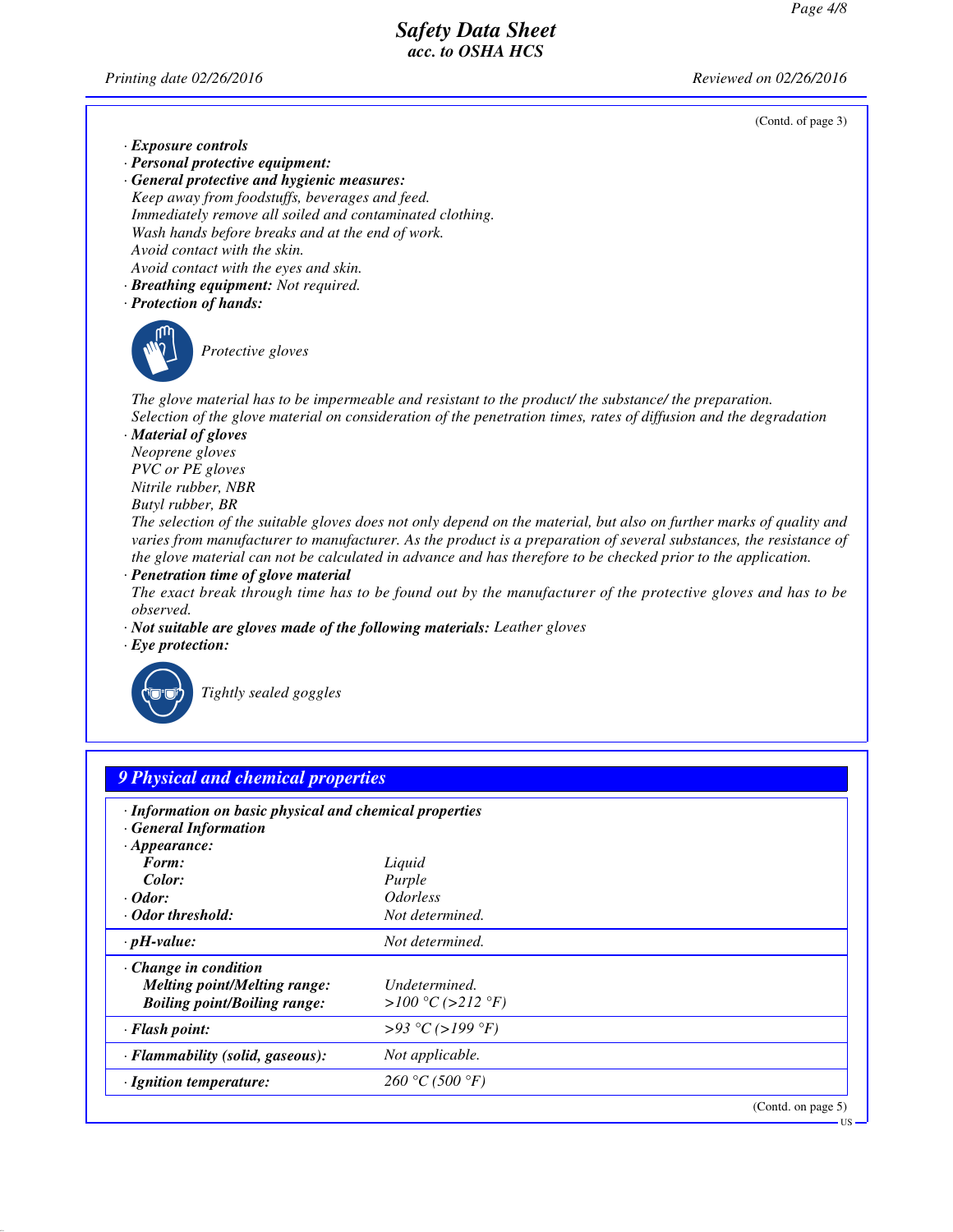*Printing date 02/26/2016 Reviewed on 02/26/2016*

|                                                            | (Contd. of page 4)                         |  |
|------------------------------------------------------------|--------------------------------------------|--|
| · Decomposition temperature:                               | Not determined.                            |  |
| $\cdot$ Auto igniting:                                     | Product is not selfigniting.               |  |
| · Danger of explosion:                                     | Not determined.                            |  |
| · Explosion limits:                                        |                                            |  |
| Lower:                                                     | Not determined.                            |  |
| <b>Upper:</b>                                              | Not determined.                            |  |
| $\cdot$ Vapor pressure:                                    | Not determined.                            |  |
| $\cdot$ Density:                                           | Not determined.                            |  |
| $\cdot$ Relative density                                   | Not determined.                            |  |
| · Vapor density                                            | Not determined.                            |  |
| $\cdot$ Evaporation rate                                   | Not determined.                            |  |
| · Solubility in / Miscibility with                         |                                            |  |
| Water:                                                     | Soluble.                                   |  |
| · Partition coefficient (n-octanol/water): Not determined. |                                            |  |
| $\cdot$ Viscosity:                                         |                                            |  |
| Dynamic:                                                   | Not determined.                            |  |
| Kinematic:                                                 | Not determined.                            |  |
| · Solvent content:                                         |                                            |  |
| Organic solvents:                                          | $0.0\%$                                    |  |
| Water:                                                     | 56.7%                                      |  |
| <b>VOC</b> content:                                        | $0.0$ g/l / $0.00$ lb/gl                   |  |
| $\cdot$ Other information                                  | No further relevant information available. |  |

#### *10 Stability and reactivity*

- *· Reactivity No further relevant information available.*
- *· Chemical stability*
- *· Thermal decomposition / conditions to be avoided: No decomposition if used according to specifications.*
- *· Possibility of hazardous reactions Reacts with acids, alkalis and oxidizing agents.*
- *· Conditions to avoid No further relevant information available.*
- *· Incompatible materials: No further relevant information available.*
- *· Hazardous decomposition products:*
- *Carbon monoxide and carbon dioxide*
- *Nitrogen oxides*

### *11 Toxicological information*

- *· Information on toxicological effects*
- *· Acute toxicity:*
- *· Primary irritant effect:*
- *· on the skin: Irritant to skin and mucous membranes.*
- *· on the eye: Strong irritant with the danger of severe eye injury.*
- *· Sensitization: No sensitizing effects known.*
- *· Additional toxicological information:*

*The product shows the following dangers according to internally approved calculation methods for preparations: Irritant*

(Contd. on page 6)

US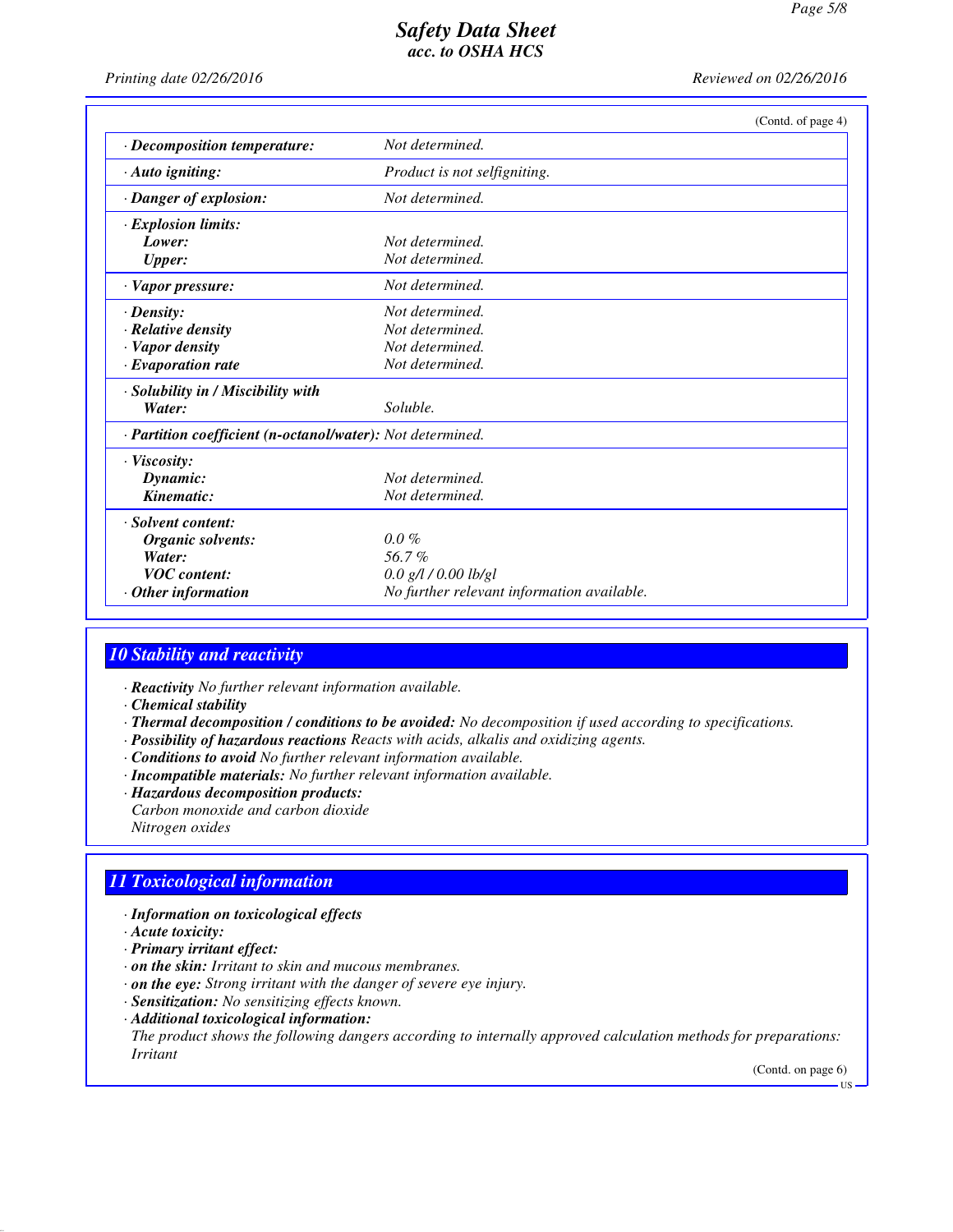*Printing date 02/26/2016 Reviewed on 02/26/2016*

(Contd. of page 5)

*· Carcinogenic categories*

*· IARC (International Agency for Research on Cancer)*

*None of the ingredients is listed.*

*· NTP (National Toxicology Program)*

*no ingredient above de minimis level is listed*

*· OSHA-Ca (Occupational Safety & Health Administration)*

*None of the ingredients is listed.*

### *12 Ecological information*

*· Toxicity*

- *· Aquatic toxicity: No further relevant information available.*
- *· Persistence and degradability No further relevant information available.*
- *· Behavior in environmental systems:*
- *· Bioaccumulative potential No further relevant information available.*
- *· Mobility in soil No further relevant information available.*
- *· Additional ecological information:*
- *· General notes: Must not reach bodies of water or drainage ditch undiluted or unneutralized.*
- *· Results of PBT and vPvB assessment*
- *· PBT: Not applicable.*
- *· vPvB: Not applicable.*
- *· Other adverse effects No further relevant information available.*

#### *13 Disposal considerations*

*· Waste treatment methods*

- *· Recommendation: Must not be disposed of together with household garbage. Do not allow product to reach sewage system.*
- *· Uncleaned packagings:*
- *· Recommendation: Disposal must be made according to official regulations.*

### *14 Transport information*

| · UN-Number<br>$\cdot$ <i>DOT</i>                                                   | Not regulated   |                    |
|-------------------------------------------------------------------------------------|-----------------|--------------------|
| $\cdot$ UN proper shipping name<br>$\cdot$ <i>DOT</i>                               | Not regulated   |                    |
| $\cdot$ Transport hazard class(es)                                                  |                 |                    |
| $\cdot$ DOT                                                                         | Not applicable  |                    |
| · Packing group<br>$\cdot$ <i>DOT</i>                                               | Not applicable  |                    |
| · Environmental hazards:                                                            | Not applicable. |                    |
| · Transport in bulk according to Annex II of<br><b>MARPOL73/78 and the IBC Code</b> | Not applicable. |                    |
|                                                                                     |                 | (Contd. on page 7) |

US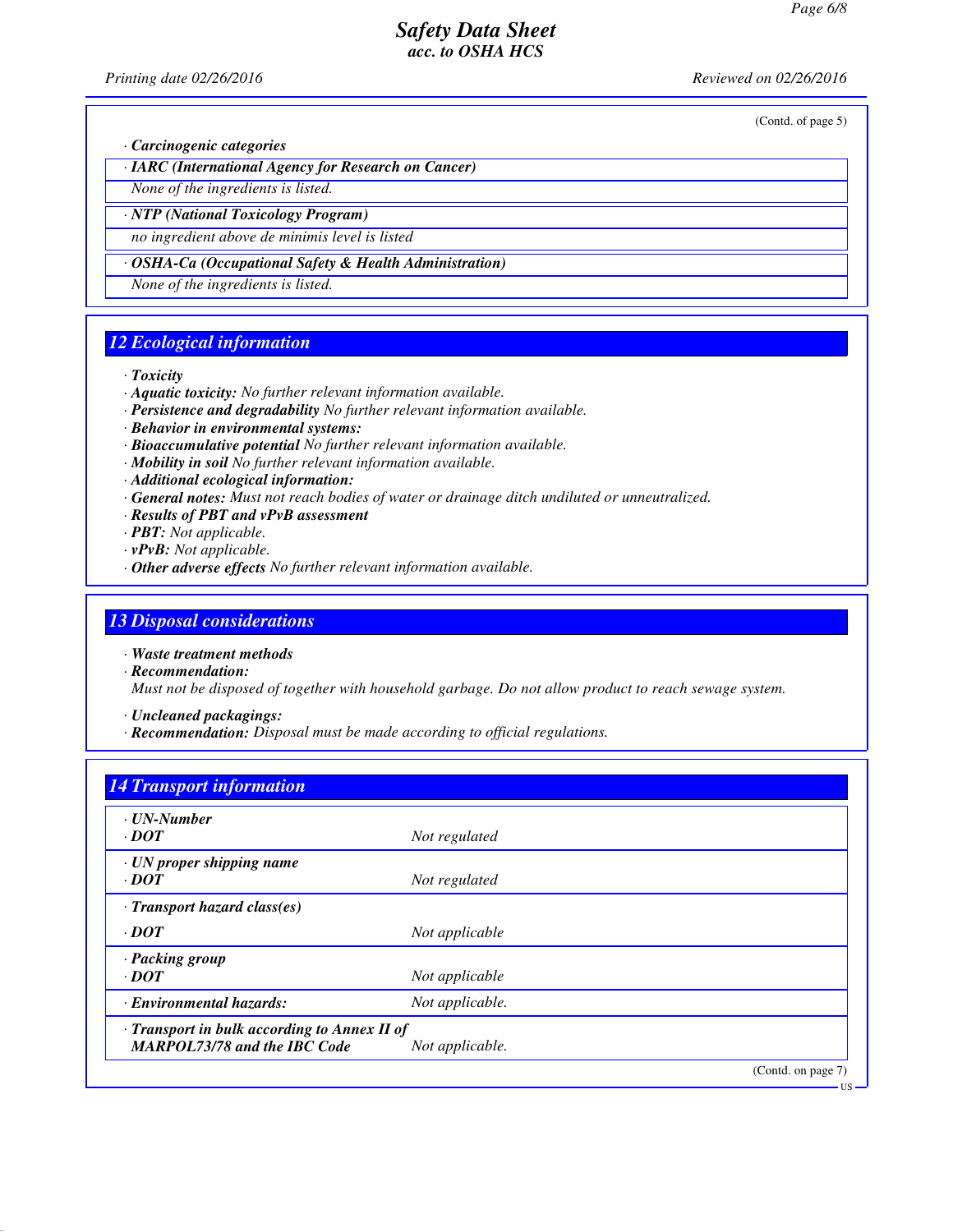*Printing date 02/26/2016 Reviewed on 02/26/2016*

(Contd. of page 6)

*· UN "Model Regulation": Not regulated*

### *15 Regulatory information*

*· Safety, health and environmental regulations/legislation specific for the substance or mixture · Sara*

*· Section 355 (extremely hazardous substances):*

*None of the ingredients is listed.*

*· Section 313 (Specific toxic chemical listings):*

*None of the ingredients is listed.*

*· TSCA (Toxic Substances Control Act):*

*All ingredients are listed.*

*· Proposition 65*

*· Chemicals known to cause cancer:*

*None of the ingredients is listed.*

*· Chemicals known to cause reproductive toxicity for females:*

*None of the ingredients is listed.*

*· Chemicalsknown to cause reproductive toxicity for males.*

*None of the ingredients is listed.*

*· Chemicals known to cause developmental toxicity:*

*None of the ingredients is listed.*

*· Carcinogenic categories*

*· EPA (Environmental Protection Agency)*

*None of the ingredients is listed.*

*· TLV (Threshold Limit Value established by ACGIH)*

*None of the ingredients is listed.*

*· NIOSH-Ca (National Institute for Occupational Safety and Health)*

*None of the ingredients is listed.*

*· GHS label elements The product is classified and labeled according to the Globally Harmonized System (GHS). · Hazard pictograms*



*· Signal word Danger*

*· Hazard-determining components of labeling: tetrasodium ethylenediaminetetraacetate · Hazard statements H227 Combustible liquid. H315 Causes skin irritation. H318 Causes serious eye damage. · Precautionary statements P210 Keep away from flames and hot surfaces. – No smoking. P280 Wear protective gloves / eye protection / face protection.*

(Contd. on page 8)

US